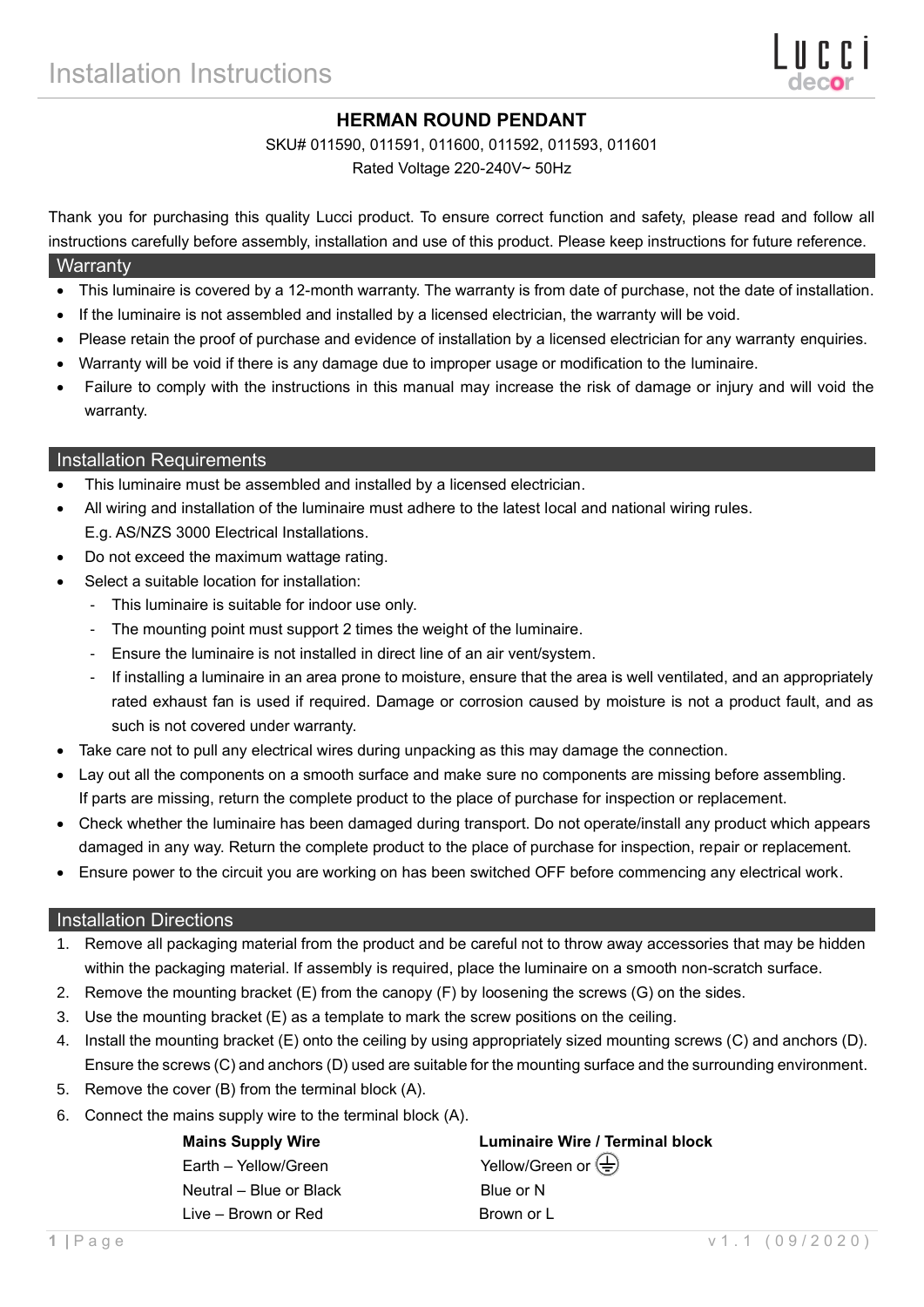

- 7. Ensure the wires are secure, and no bare wires are exposed. Install the cover (B) back onto the terminal block. (A)
- 8. Install the canopy (F) onto the mounting bracket (E) and secure by tightening the screws on the side (G).
- 9. Install a globe (K not included) into the lamp holder (J). Do not exceed the maximum wattage rating.
- 10. After the installation, switch on the luminaire to test and enjoy your new lighting product.



#### Safety Tips

- Always ensure the power is OFF and the luminaire has cooled down before performing any maintenance, cleaning, changing the globes or making any adjustment to the luminaire.
- To avoid injury or damage to the luminaire, ensure that power leads and screws are secure before connecting the power.
- Select a suitable location away from liquids and hazards.
- To clean, wipe with a soft damp cloth. Do NOT soak or immerse the luminaire in water or other liquids.
- Ensure that the luminaire does not come in contact with corrosive chemicals/solvents or abrasive cleaners etc.